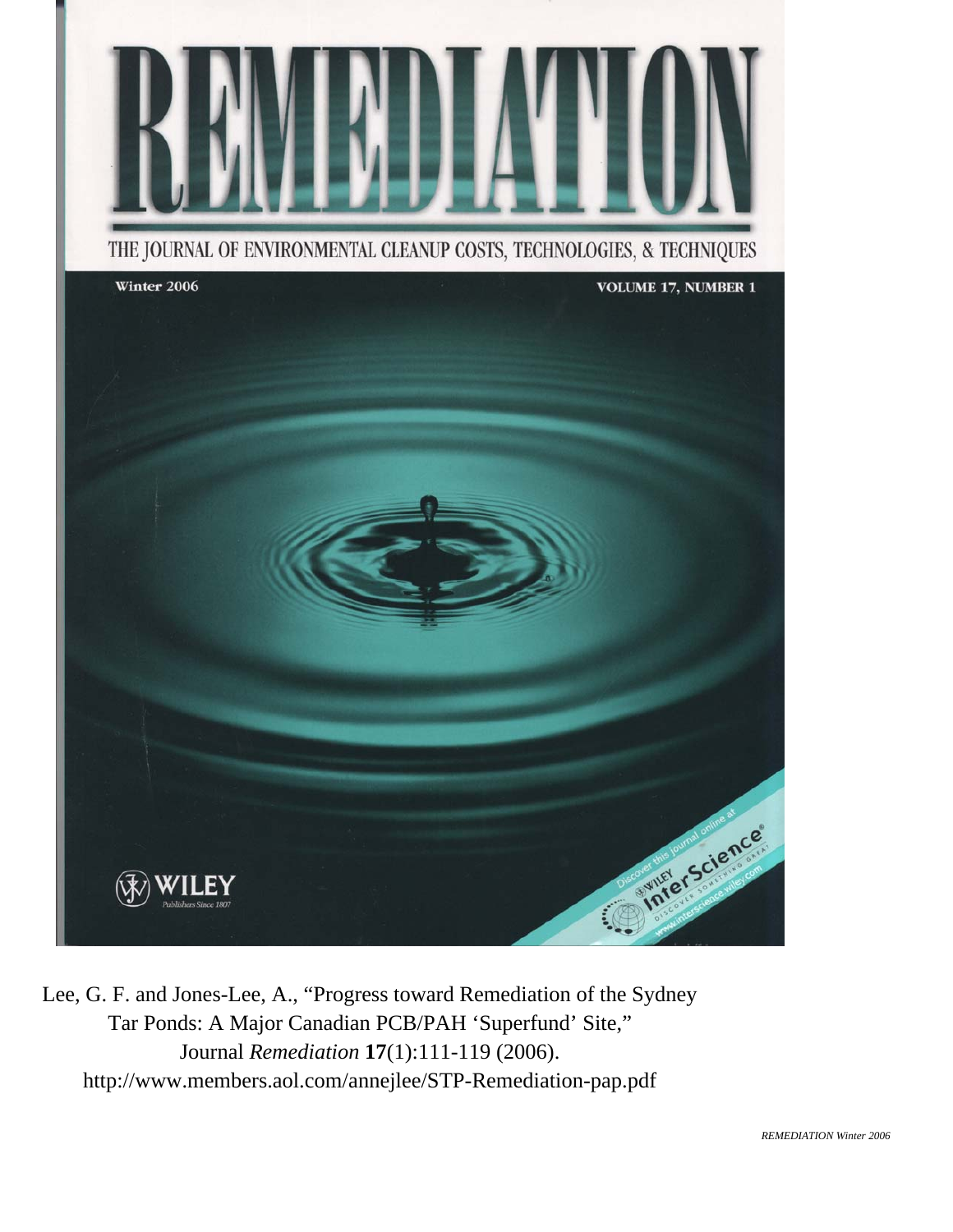# Progress Toward Remediation of the Sydney Tar Ponds: A Major Canadian PCB/PAH "Superfund" Site

G. Fred Lee, PhD, PE, DEE and Anne Jones-Lee, PhD

G. Fred Lee & Associates, El Macero, California, gfredlee@aol.com, www.gfredlee.com

## **INTRODUCTION**

For approximately 100 years, a steelmaking facility and its associated coke ovens located on the shores of Muggah Creek estuary in Sydney, Nova Scotia, discharged wastewaters and deposited solid wastes that have contaminated both the estuarine sediments and the nearby shoreline. In an effort to clean up the contaminated Coke Ovens site and Tar Ponds sediments, the Sydney Tar Ponds Agency (STPA) was organized. According to the STPA's Web site (http://tarpondscleanup.ca):

100 years of steel and coke production left more than a million tonnes of contaminated soil and sediment in Sydney.

\* \* \*

The Tar Ponds and Coke Ovens lie in the heart of Sydney, an historic community on the eastern coast of Cape Breton Island, Nova Scotia, Canada.

#### \*WILEY **interScience®** DISCOVER SODETRING GREAT

 ©2006 Wiley Periodicals, Inc. *111* Published online in Wiley Interscience (www.interscience.wiley.com). DOI: 10.1002/rem.20116

*The Muggah Creek estuary in Sydney, Nova Scotia, received liquid and solid wastes from a steel mill and its associated coke ovens for approximately 100 years. This resulted in pollution of soils and sediments with polycyclic aromatic hydrocarbons (PAHs), polychlorinated biphenyls (PCBs), heavy metals, and other pollutants, including those in untreated domestic wastewaters. The Canadian federal and Nova Scotia provincial governments organized the Sydney Tar Ponds Agency (STPA) to develop a remediation approach for the Coke Ovens site soils and Sydney Tar Ponds sediments. The STPA developed a remediation approach for the Sydney Tar Ponds sediments, involving solidification/stabilization (S/S) through mixing cement and other materials into the sediments, and then capping them as a waste pile. High-density polyethylene (HDPE) plastic sheeting vertical barriers are proposed to be used to divert groundwater and surface water from entering into the S/S-treated sediments and to collect any*  water and associated pollutants released from the S/S-treated sediments. The Coke Ovens site soils are proposed to be landfarmed to reduce some of the PAHs and other pollu-tants and then capped with a layer of soil. This remediation program is estimated to cost on the order of \$400 million (CAN). This article presents a review of the significant potential problems with the *STPA proposed remediation strategy of the Sydney Tar Ponds sediments and Coke Ovens site soils. © 2006 Wiley Periodicals, Inc.*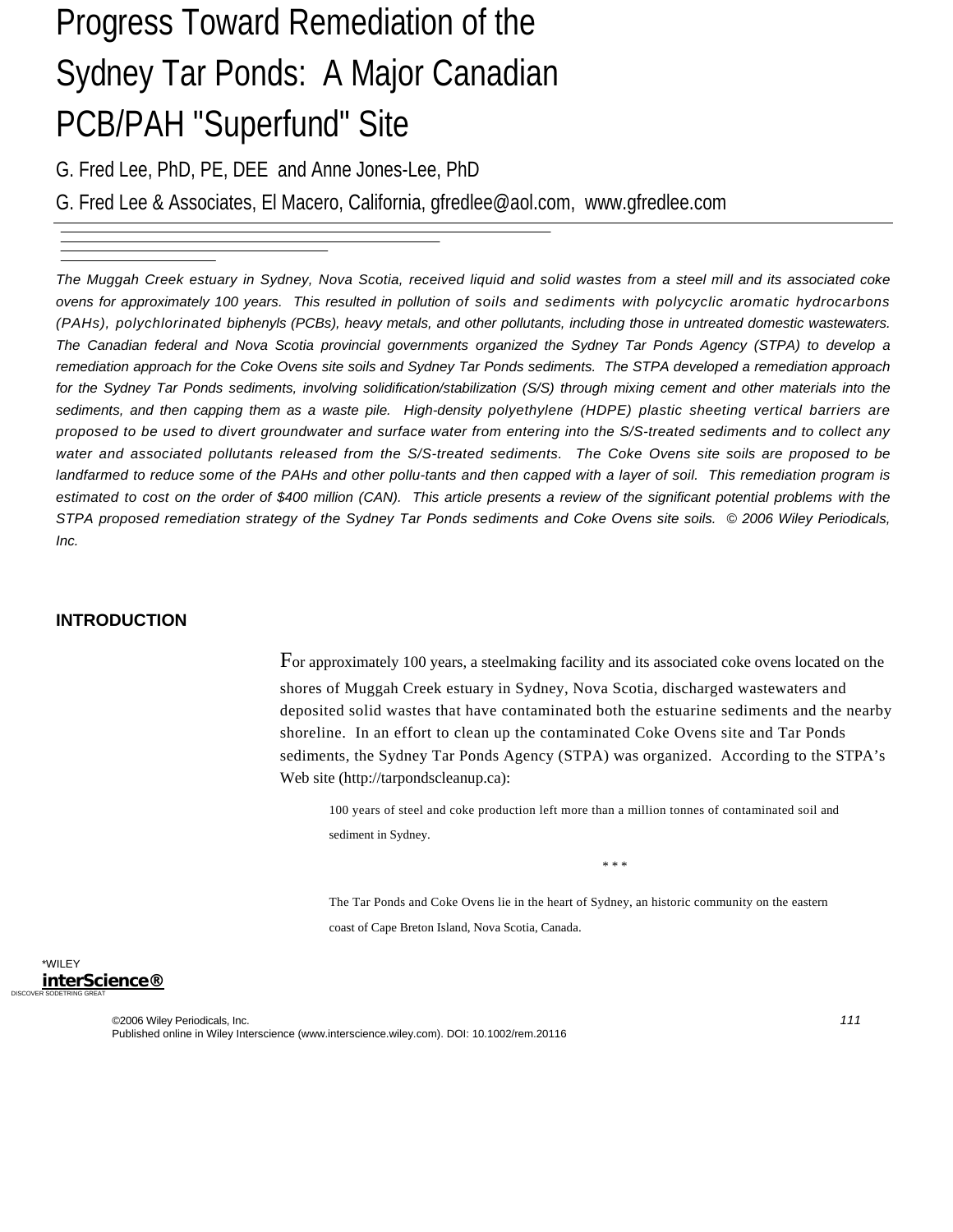The STPA has the responsibility of developing a plan for remediation of the contaminated sites. The STPA Web site, under "Our Solution," states:

#### **A \$400 Million Plan**

The cleanup plan put forward by the federal and provincial government relies on technologies that have proven successful on similar sites, of which there are many across North America.

We will dig up and destroy the worst contaminants, then treat the remaining materials in place before containing them within an engineered containment system.

The STPA and its consultants prepared the Environmental Impact Statement (EIS) for the proposed remediation of the sites. It is available online at http://www.tarpondscleanup.ca/default.asp?T=7&M=106, with a "plain language" summary available at http: //tarpondscleanup.ca/EIS/PlainLanguage\_EIS.pdf.

The Sierra Club of Canada, Cape Breton Group, became concerned about the adequacy, reliability, and technical feasibility of the STPA's proposed approach of excavation and incineration of the most contaminated sediments and soils. Further, there was concern as to whether the proposed *in situ* mixing of cement with the Tar Ponds sediments (in a process known as solidification/stabilization [S/S]), followed by capping and surfacewater and groundwater flow diversion/collection, would prevent further releases of polychlorinated biphenyls (PCBs), polycyclic aromatic hydrocarbons (PAHs), heavy metals, and other pollutants in the Tar Ponds sediments that adversely affect public health and the environment. Information on the Sierra Club's position on the proposed remediation of the Coke Ovens site soils and Tar Ponds sediments is available at http://www.sierraclub.ca/national/sydney-tar-ponds/.

## **JOINT REVIEW PANEL**

As a result of the controversy regarding the adequacy, reliability, and technical feasibility of the STPA's proposed remediation approach for the Coke Ovens site soils and Tar Ponds sediments, in July 2005 the Minister of the Environment for Canada and the Minister of Environment and Labour for Nova Scotia established a Joint Review Panel, consisting of Lesley Griffiths, MCIP (Chair); William H. R. Charles, QC; and Louis LaPierre, PhD, to conduct an environmental assessment of the proposed Sydney Tar Ponds and Coke Ovens Site Remediation Project. Further information on the expertise and experience of the Joint Review Panel members is available from http://www.stpco-

review.ca/site/article.php3?id\_article=2&lang=en. This panel established a Web site, http://www.stpco-review.ca/site/sommaire.en.php3. According to this Web site:

The Panel has the responsibility to identify, evaluate and report on the potential environmental effects to the federal Minister of the Environment and the Nova Scotia Minister of Environment and Labour. In conducting the environmental assessment, the Joint Review Panel will take into consideration a number of factors, as outlined in the Joint Panel Agreement.

The panel conducted 17 days of public hearings in Sydney, Nova Scotia, in April and May 2006, in which the STPA and all others interested in the remediation of the Coke Ovens site soils and Tar Ponds sediments were provided an opportunity to present reports and testimony to the Joint Review Panel regarding their views on the STPA's proposed approach for remediation of these sites. Drs. G. Fred Lee and Anne Jones-Lee were asked by the Sierra Club of Canada to conduct a review of the STPA's Environmental Impact

The Sierra Club of Canada, Cape Breton Group, became concerned about the adequacy, reliability, and technical feasibility of the STPA's proposed approach of excavation and incineration of the most contaminated sediments and soils.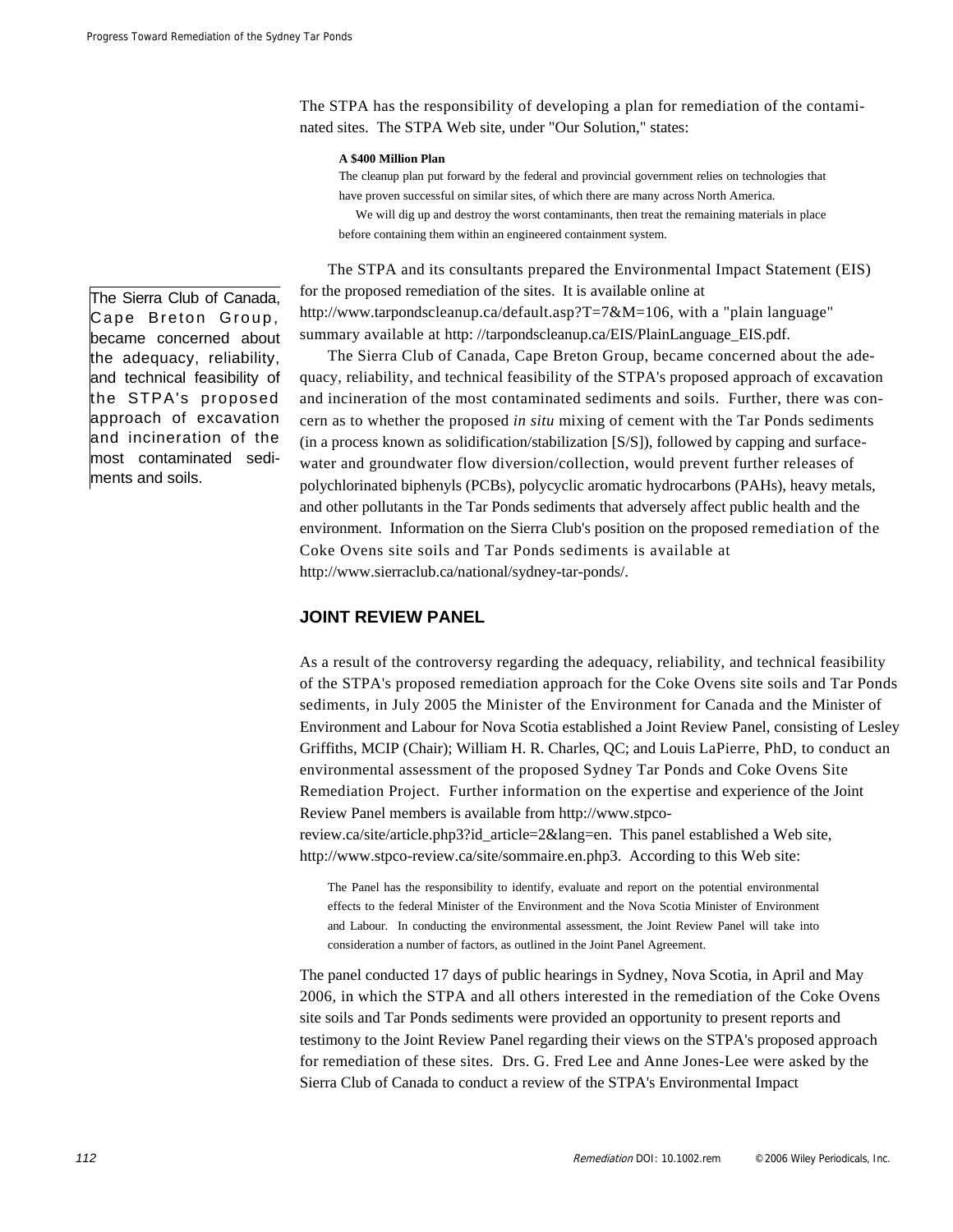Statement for the proposed remediation project, focusing on the proposed remediation of Coke Ovens site soils and Tar Ponds sediments. Their report (Lee, 2006a) provides a detailed review of the STPA's EIS, as well as comments on the STPA's presentation at the Joint Review Panel hearing. Dr. Lee presented testimony at the hearing on May 15, 2006. PowerPoint slides from his presentation (Lee, 2006b) are available online at http://www.members.aol.corn/annejlee/SydneyTarPondsPowerPt.pdf.

The results of this review have applicability not only to the Sydney Tar Ponds sediment remediation, but also to other sites where remediation approaches involve S/S treatment of highorganic wastes, soils, and sediments.

## **EFFECTIVENESS OF SOLIDIFICATION/STABILIZATION**

In accordance with the Sierra Club of Canada's request, the focus of Dr. Lee's report and testimony was on the STPA's proposed solidification/stabilization and capping of Tar Ponds sediments and landfarming and capping of Coke Ovens site soils as a reliable means of preventing further contamination of the estuary by PCBs, PAHs, heavy metals, and other pollutants in the sediments/soils of these two sites. The STPA, in their EIS and in their testimony at the Joint Review Panel hearing, claimed that their proposed remediation approaches for these two sites were based on well-established technologies that had been demonstrated to be highly effective for similar kinds of contamination at other sites in North America. They also claimed that the Tar Ponds sediments remediation approach, involving mixing of the sediments with cement and other materials and then capping them, would result in a "walk-away" remediation of these sediments that would require little or no further intervention after 25 years.

On the other hand, Drs. Lee and Jones-Lee concluded, based on their experience and the literature, that the STPA's proposed solidification/stabilization, capping, and flow diversion approach was not a reliable approach for immobilization/containment of the pollutants in the Tar Ponds sediments. They also concluded that, rather than developing a "walk-away" approach as claimed by the STPA, considerable intervention would be needed to adequately monitor and maintain the S/S-treated sediments and the flow diversion structures that the STPA proposed be used to keep surface water and groundwater from entering the S/S-treated sediments and from leaving the treated sediments to cause further pollution of the estuary. They further concluded that, at some time in the future, the Nova Scotia provincial government, which would inherit the responsibility for post-25-year remediation of the Tar Ponds sediments, could conclude that the S/S treatment of these sediments, and the associated capping and flow diversions, was not a reliable approach, and that it would be necessary to excavate and treat the polluted sediments offsite.

The Joint Review Panel report issued on July 12, 2006, is available online at http://www.gov.ns.ca/enla/ea/tarponds/TarPonds\_EnvironmentalAssessmentReport.pdf. The executive summary of the Joint Review Panel report summarized the STPA-proposed remediation approach as follows:

> At the Coke Ovens site, containment structures around the perimeter would prevent ground-water from entering the site. Material from the Tar Cell and sediments from Coke Ovens Brook would be excavated and sent by rail to a temporary incinerator. Approximately 40% of the site, where contaminants in the soils exceed certain levels, would be capped to limit the infiltration of surface water and to prevent people or wildlife from coming into contact with

The STPA claimed that their proposed remediation approaches for these two sites were based on wellestablished technolog i e s that had been demonstrated to be highly effective for similar kinds of contamination at other sites in North America.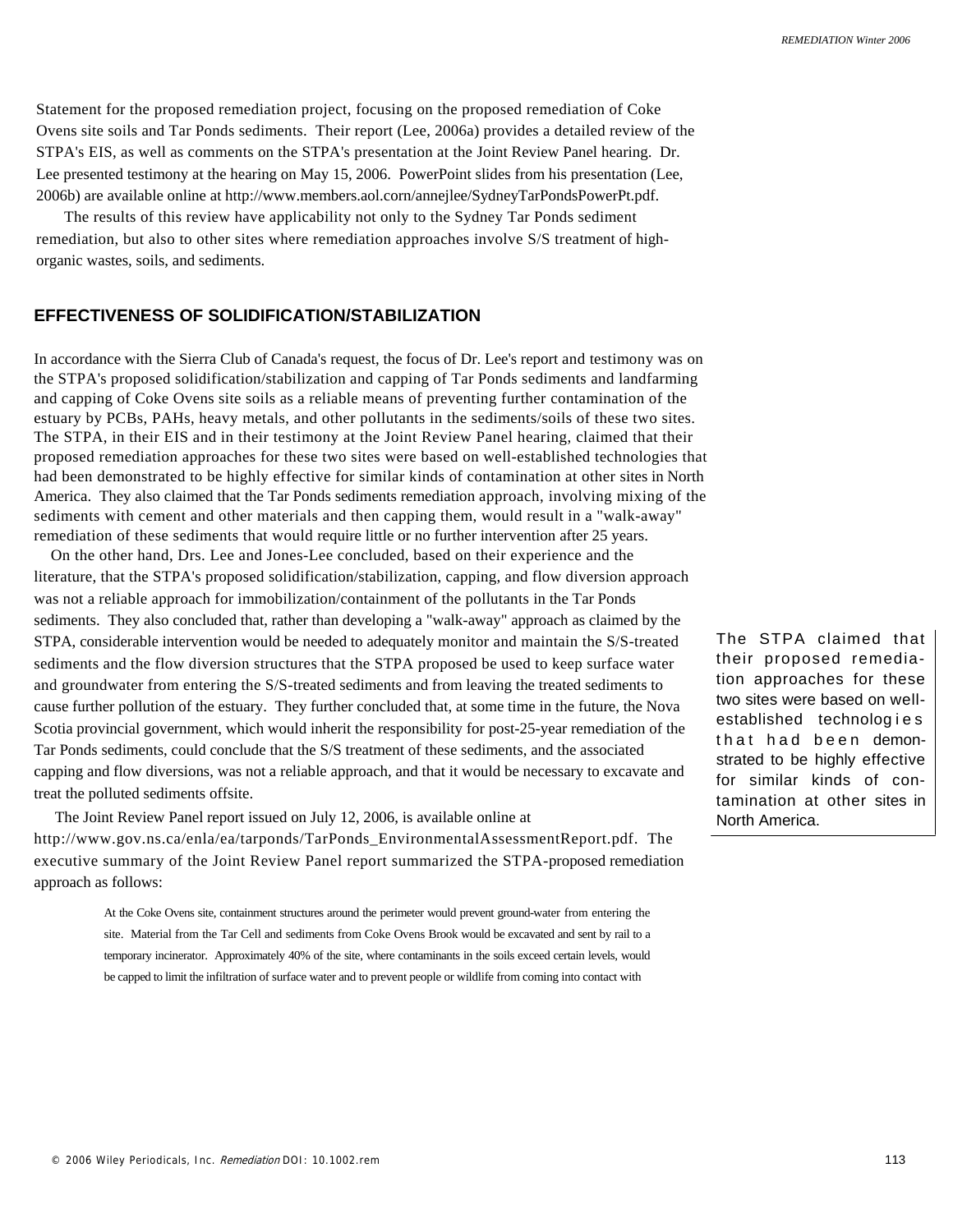the contaminants. In some areas, STPA would carry out a form of bioremediation called landfarming before capping, in order to treat some of the hydrocarbons in the soil. Nonhazardous waste debris generated during the remediation at both sites may be landfilled in an uncapped portion of the site. Remediation of the Coke Ovens site would be complete by 2011.

At the Tar Ponds, two areas of sediments with PCBs in higher concentrations (over 50 parts per million) would be excavated, conditioned and transported by rail for incineration. The remaining sediments in the Tar Ponds would be solidified in-place using cement and other materials, and capped. STPA would construct an internal drainage system in order to manage the influx of both groundwater and seawater. Remediation of the Tar Ponds would be complete by 2014.

During the construction phase wastewater generated by activities at both sites will be treated before discharge to one or more water treatment facilities. STPA would continue to pump and treat groundwater after construction has been completed for as long as monitoring results showed it to be necessary.

A temporary incinerator would be constructed at either the Victoria Junction or Phalen sites in order to incinerate approximately 150,000 tonnes of contaminated sediments and soils. The incinerator would operate for three years; construction and then decommissioning would take another two years. STPA has also proposed an alternative means of carrying out the Project that would eliminate the use of incineration, and would solidify/stabilize all of the Tar Ponds sediments in-place. The Tar Cell material and Coke Ovens Brook sediments would be similarly treated together at the Tar Cell.

Lee (2006a) discussed many of the significant deficiencies in the STPA's proposed approach for remediation of the Sydney Tar Ponds sediments and Coke Ovens site soils with respect to providing immobilization/containment of pollutants present at these sites for as long as the pollutants would be a threat to cause further environmental pollution. Of particular concern is the STPA's assessment that S/S treatment of sediments with high organic content (over 50 percent total organic carbon) has been demonstrated to be a highly effective method of immobilizing pollutants. Lee (2006a) provides a review of the literature on the effectiveness of S/S treatment of wastes and contaminated soils and sediments, focusing on the information provided in two American Society of Testing and Materials (ASTM) conferences (Gilliam & Wiles, 1992, 1996). These two conference proceedings provide a comprehendsive review of S/S treatment issues. As discussed in papers presented at these conferences, there are significant questions about the ability of S/S treatment of high-organic wastes to effectively immobilize organic pollutants so that they do not cause environmental pollution.

The Memorandum of Agreement (MOA) between the Government of Canada and the Government of Nova Scotia regarding remediation of the Sydney Tar Ponds and Coke Ovens sites (http://tarpondscleanup.ca/reports/MOA.pdf) requires that the remediation approach used be a "proven technology" that has been "successfully employed for projects of similar size and nature." The STPA erroneously assumes that prior use of S/S treatment at other sites is equivalent to a demonstration that it is a proven technology. As discussed by Lee (2006a), the S/S treatment approach has not been adequately and reliably evaluated with respect to prevention of release of pollutants over the time that the pollutants in the S/S-treated soils will be a threat. It has been Lee's experience in reviewing Superfund siteallowed approaches for remediation that the approaches adopted often do not adequately and reliably consider the long-term effectiveness in preventing future environmental pollution.

there are significant questions about the ability of S/S treatment of highorganic wastes to effectively immobilize organic pollutants so that they do not cause environmental pollution.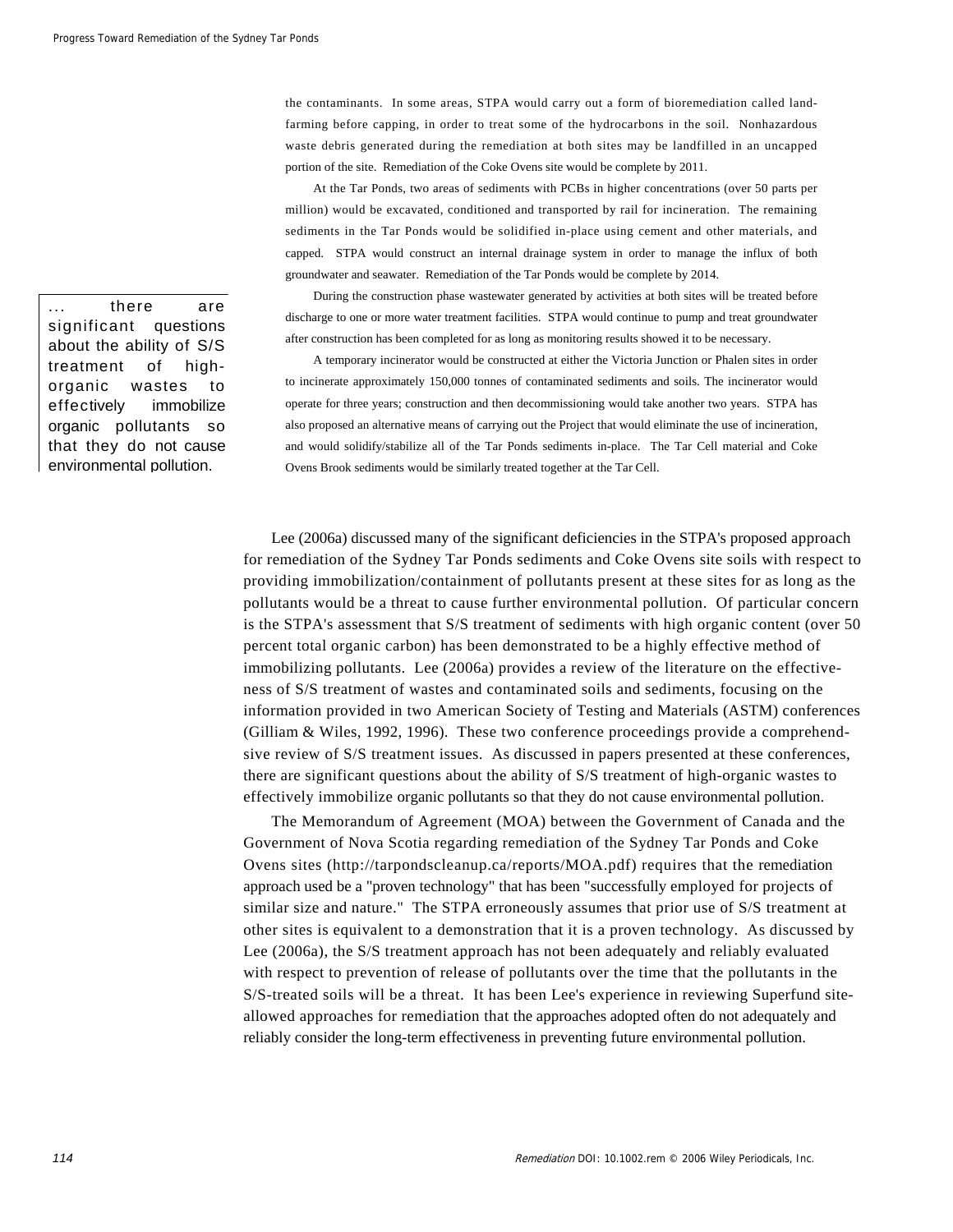With respect to the potential effectiveness of S/S treatment of contaminated soils and sediments, Lee (2006a) has provided a number of quotes from the literature, including the following from Conner (1990):

To date, there has been little or no verification of these tests [leach test results] to ensure that they accurately predict behavior of the treated material in the field setting.

\* \* \*

Even though S/S has been used for over 30 years there is no direct evidence of long-term material durability in the field. The durability of a S/S waste is dependent on how well it endures long term exposure to environmental stresses. A number of physical and chemical tests have been applied to S/S wastes to determine the durability of the material. Generally, these tests are short term tests and do not give a full correlation to field performance.

#### Further, Means et al. (1996) stated:

The long-term performance of treated waste is not clearly understood, and no definitive test procedures exist to measure or assess this property. The Toxicity Characteristic Leaching Procedure (TCLP) is not an adequate measure of long-term leaching. Monitoring data from field disposal sites are needed to detect the premature deterioration of solidification or stabilization of previously processed wastes. Because of the uncertainties surrounding long-term performance, wastes previously treated using S/S and disposed of may have to be retrieved and retreated in the future.

#### In addition, Wiles and Barth (1992) of the U.S. Environmental Protection Agency stated:

However, results of several studies, as well as data from remediation of several Superfund sites, have raised concerns about whether S/S is a valid technology for treating organic-bearing wastes.

Furthermore, studies also provide evidence that tests other than the regulatory extraction tests [for example, toxicity characteristic leaching procedure (TCLP)] will be required to evaluate the effectiveness of S/S, especially when applied to organic wastes.

These results suggested that any successful durability test or predictive model will have to account for significant chemical and structural changes over time that influence leaching rate.

The durability of S/S wastes remains unclear, in part [due] to the relative time that the technology has been used, and to the lack of information on the sites using it.

Evaluation of S/S process design, performance, and treatment efficiency should be based on a matrix of several testing protocols. No single test, such as TCLP, can provide all the information required to evaluate contaminant release potential, contaminant release rate, and physical durability. An appropriate test matrix to evaluate S/S processes should include tests that will address these factors.

Barth (personal communication, 2006) indicated that the situation today is no different than it was in 1992 when he and Wiles developed their paper on this issue. There is still a lack of reliable information on the long-term effectiveness of S/S treatment of wastes that are high in organic content.

Thornburg et al. (2006), in a recent study titled "Effectiveness of *In Situ* Cement Stabilization for Remediation of Sediment Containing Coal Tar Derived Hydrocarbons," found that S/S treatment of these organic sediments was not effective in preventing release of pollutants from them.

The STPA literature review on the effectiveness of S/S treatment for contaminated soils and sediments failed to reference the work of others, such as cited above and in Lee

There is still a lack of reliable information on the long-term effectiveness of S/S treatment of wastes that are high in organic content.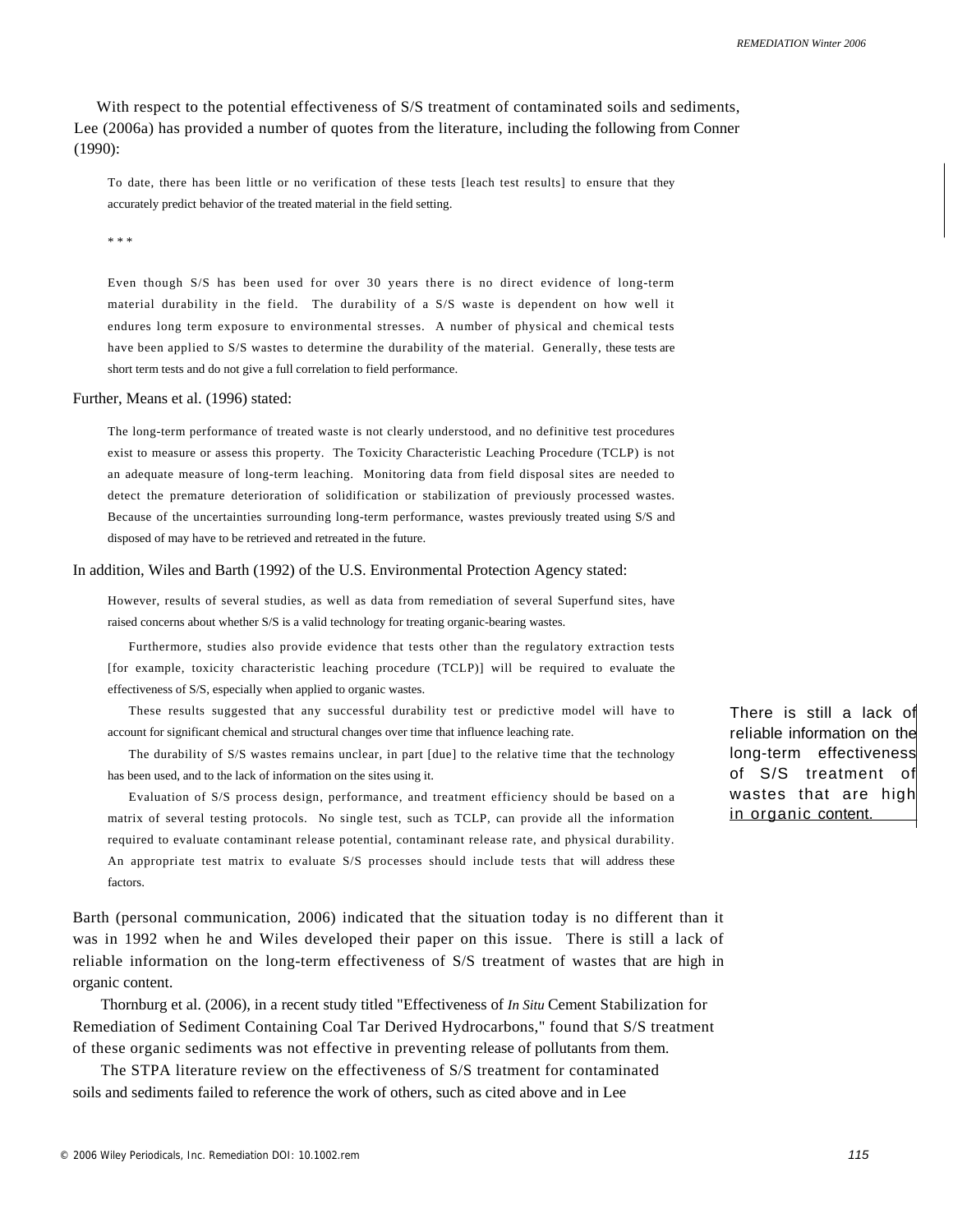(2006a), on the potential problems with S/S treatment being an effective method of long-term prevention of release of pollutants from the treated sediments/soils. The Agency also failed to mention readily available references in the literature to the inappropriateness of using the TCLP for evaluating the effectiveness of S/S treatment.

Lee (2006a) has discussed the inadequate approach used by the STPA in evaluating cement-based S/S treatment of the Sydney Tar Ponds sediments, where the agency used the TCLP to evaluate the effectiveness of treatment. As discussed earlier and by Lee (2006a), the TCLP, while widely used, is recognized by those who understand its origin and appropriate use to be an unreliable approach for evaluating the adequacy of S/S treatment of wastes and sediments. The TCLP is not designed to evaluate the leaching of materials from solids. Its purpose is to determine whether a particular type of solid waste should be placed in a municipal solid waste landfill or a hazardous waste landfill.

Further, and most important, in the agency's studies of S/S treatment of Sydney Tar Ponds sediments, the Agency used an analytical method detection limit for measurement of PCBs released from the treated sediments that was well above the concentrations that are known to bioaccumulate to excessive levels in edible organisms. The STPA erroneously assumed that because they could not measure a release in the TCLP test, there was no release, and, therefore, S/S treatment of these sediments was effective.

Overall, although S/S treatment of solid wastes has been widely applied, largely because it is initially cheaper than removal and adequate treatment of the wastes, it is not a proven technology that has been successfully demonstrated on similar wastes to the Sydney Tar Ponds sediments.

The Joint Review Panel for the STPA proposed remediation approach reached the following key findings with respect to STPA's proposed approach for S/S treatment of the Sydney Tar Ponds sediments:

STPA described the Project as permanent remediation that would at some undefined time in the future require no further monitoring or maintenance—in other words, a "walk away" solution. The Panel believes this may be true for the Coke Ovens, but not for the Tar Ponds. Therefore, STPA, the regulators and the public must be prepared for the possibility that the Tar Ponds site will have to be managed in perpetuity;

Both the community and STPA have placed great importance on the use of proven technologies. The Panel is not convinced that the solidification/stabilization technology is proven for use in the Tar Ponds context—that is, to be applied to organic contaminants in organically enriched sediments in an estuary with potential groundwater and seawater influx. The Panel understands that the primary remediation technology to be applied to the Tar Ponds is containment, with use of solidification/stabilization as a secondary approach. Nevertheless, the Panel believes that further pilot studies must be carried out and specific targets reached before this technology is approved for use in the Project.

The Joint Review Panel provided several recommendations that are pertinent to the remediation of the Coke Ovens and Tar Ponds site soils/sediments, as follows:

The Panel reviewed extensive information regarding the advantages and disadvantages of using solidification/stabilization technology, which has been used quite extensively in other areas to address contaminated sites. Much of the discussion centered on whether the technology could be considered proven for the Tar Ponds context (largely organic contaminants in organically enriched sediments, in an estuarine location), how the proposed internal drainage system would work, what

The STPA erroneously assumed that because they could not measure a release in the TCLP test, there was no release, and, therefore, S/S treatment of these sediments was effective.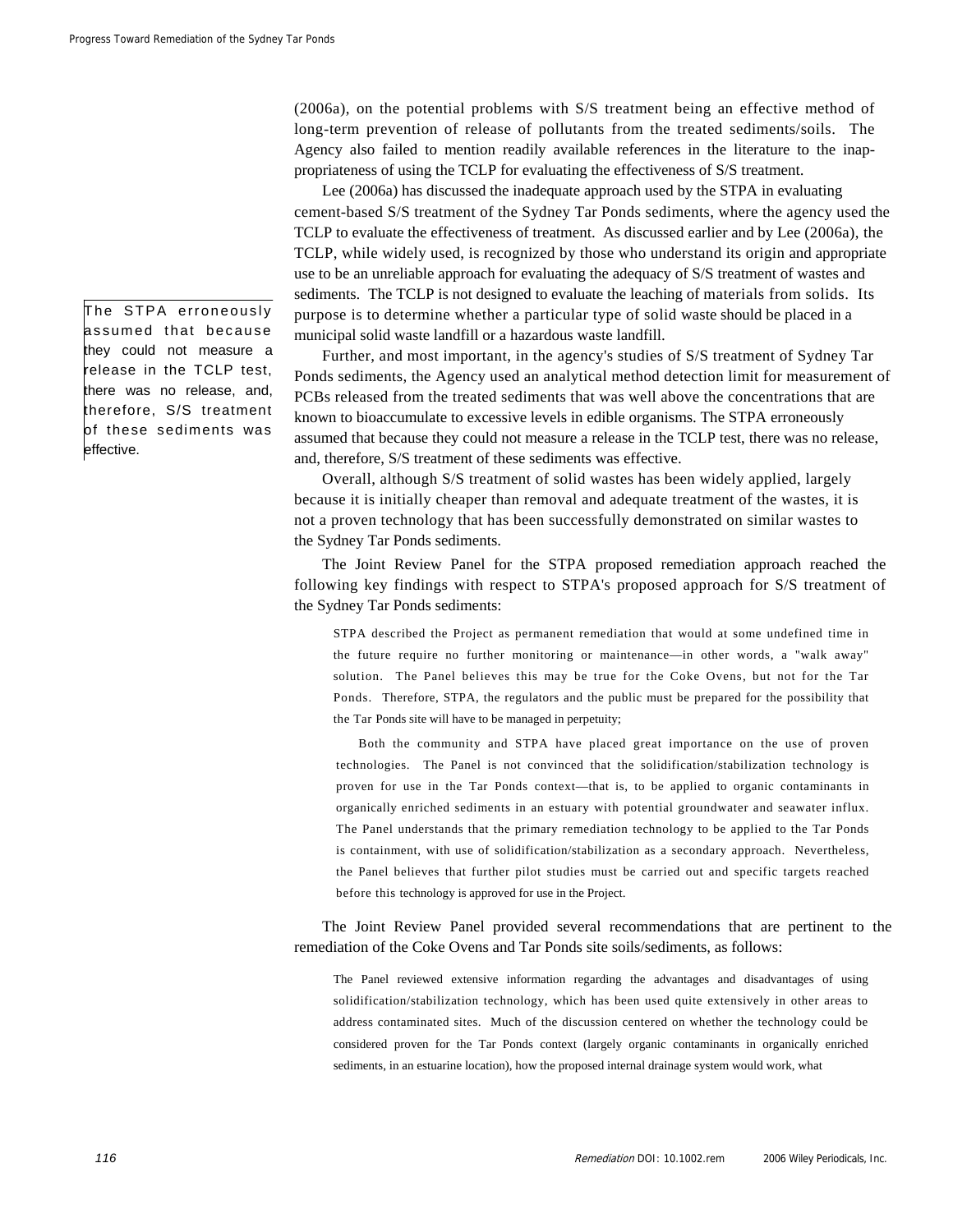performance criteria were appropriate and how they should be tested. Concerns were also raised about the reported results of STPA bench scale tests of the technology on both Tar Ponds and Tar Cell materials. The Panel recognized that containment rather than solidification/stabilization is the primary remediation approach, but concluded that if the technology is to be used it needs to be further evaluated through a pilot study based on specific performance criteria ensuring that solidification/stabilization would not significantly increase contaminant mobility.

## **MANAGING WATER FLOW**

One of the areas of particular concern, as noted in Dr. Lee's report (Lee, 2006a), is the STPAproposed approach for attempting to prevent/limit the amount of surface water and groundwater that will enter or leave the S/S-treated sediments. The STPA proposes to use high-density polyethylene (HDPE) sheeting vertical walls to prevent groundwater from entering the S/Streated sediments, and to use water collection/diversion ditches lined with HDPE to collect and transport out of the S/S-treated sediments any water that contacts the sediments. The STPA also proposes to prevent surface water from infiltrating into the S/S-treated sediments through the use of a geosynthetic clay liner (GCL) in the soil cap. The STPA failed to adequately and reliably report on the literature, which demonstrates that HDPE sheeting is subject to deterioration that can cause it to be an ineffective barrier for transport of water/pollutants. Also, the STPA failed to report on the problems with geosynthetic liners in caps being a long-term, effective means of preventing water from infiltrating into landfills, which can leach pollutants from the wastes. These issues are discussed in the Lee (2006a) report, which makes reference to the report prepared by Lee and Jones-Lee (2006), in which an extensive discussion of these issues is presented. As they point out, there are documented cases in the literature where HDPE liners have failed within a few years after installation. Further, there are significant problems with geosynthetic liners failing to perform as designed, within a few years after their installation.

The Joint Review Panel recommended the following:

The Project involves extensive interception of groundwater to reduce future contact between both ground and surface water with remaining contaminated soils and sediments. The Panel agrees that this component of the Project will have a beneficial effect on environmental quality, and has recommended the use of more extensive hydrographic modeling to refine Project design and avoid any adverse impacts from redirection of groundwater flows, and a comprehensive groundwater monitoring program.

Both the Tar Ponds site and extensive areas of the Coke Ovens site will be capped. The Panel heard questions and criticisms about the design, function, durability and monitoring of the caps, and has made recommendations to address these issues.

In summary, as discussed in Lee (2006a) and summarized in the PowerPoint slides for Dr. Lee's testimony, the panel's conclusions regarding potential problems with the STPA's proposed approach of S/S treatment, capping, and flow diversion were in accord with Drs. Lee and Jones-Lee's conclusions, in that the STPA has not adequately and reliably discussed the potential problems with the proposed remediation of the Coke Ovens and Tar Ponds sites in providing long-term control/containment of the residual pollutants that are proposed to be left in these site soils/sediments after site remediation. Lee and Jones-Lee's (2006) report provides detailed discussions of the technical basis for their conclusions on these issues.

The STPA failed to adequately and reliably report on the literature, which demonstrates that HDPE sheeting is subject to deterioration that can cause it to be an ineffective barrier for transport of water/ pollutants.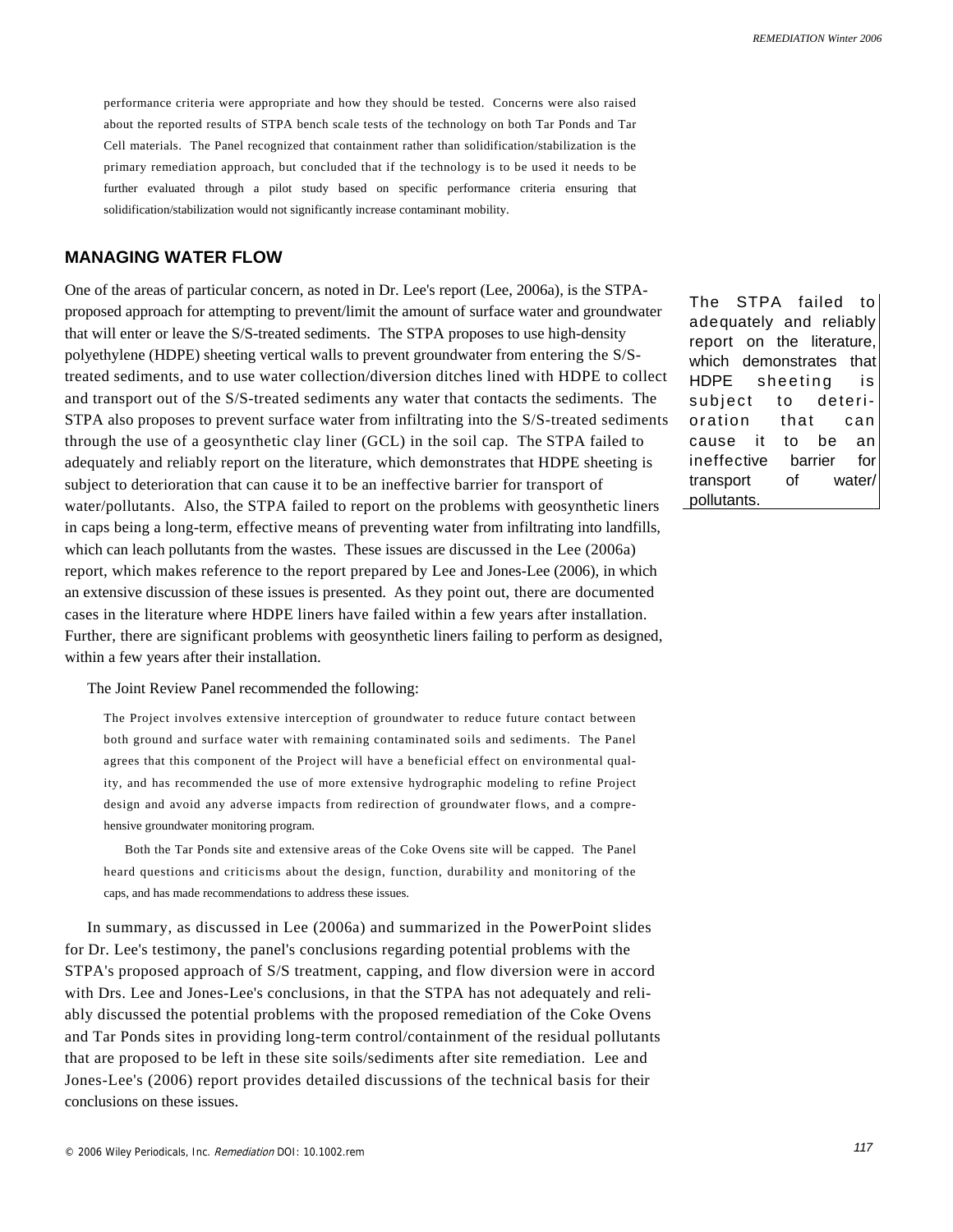## **NEED FOR INDEPENDENT OVERSIGHT OF JOINT PANEL'S PROPOSED STUDIES**

Overall, it is concluded that the Joint Review Panel has appropriately assessed many of the potential problems with the STPA's proposed approaches for remediation of the Coke Ovens site soils and wastes and the Tar Ponds sediments. An area that was not specifically discussed by the panel that Dr. Lee discussed in his report and in his presentation at the hearing is the problem with the long-term integrity of the STPA-proposed water diversion/control structures based on sheets of HDPE. As Dr. Lee discussed, the literature contains references to a number of studies that have shown that such plastic sheeting can deteriorate fairly rapidly and lose its effectiveness in preventing water/pollutants from passing through it.

Lee (2006c) has provided additional discussion of the Joint Review Panel's evaluation of the STPA-proposed approach for Sydney Tar Ponds sediments and Coke Ovens site soil remediation. In his comments, he states that it will be important that an independent technical panel of experts in areas pertinent to S/S be appointed to oversee the panel's recommended additional studies to be conducted by the STPA on the potential effectiveness of treatment of the Tar Ponds sediments. Appointment of an independent expert panel consisting of individuals who have not been and will not be dependent on Canadian federal or Nova Scotia provincial support will be essential to potentially developing reliable information pertinent to evaluating the potential effectiveness of the proposed Coke Ovens site and Tar Ponds sediment remediation.

### **REFERENCES**

- Conner, J. (1990). Chemical fixation and solidification of hazardous wastes. New York: VanNostrand Reinhold.
- Gilliam, T. M., & Wiles, C. C. (Eds.). (1992). Stabilization and solidification of hazardous, radioactive, and mixed wastes (Vol. 2). ASTM STP 1123. West Conshohocken, PA: American Society for Testing and Materials.
- Gilliam, T. M., & Wiles, C. C. (Eds.). (1996). Stabilization and solidification of hazardous, radioactive, and mixed wastes (Vol. 3). ASTM STP 1240. West Conshohocken, PA: American Society for Testing and Materials.
- Lee, G. F. (2006a). Comments on "Remediation of Sydney Tar Ponds and Coke Ovens Sites Environmental Impact Statement, Sydney, Nova Scotia," dated December 2005. Report of G. Fred Lee & Associates, El Macero, CA,

http://www.members.aol.com/annejlee/SydneyTarPondsReport.pdf

Lee, G. F. (2006b). Assessment of the adequacy & reliability of the STPA proposed approach for remediation of the Sydney Tar Ponds' sediments. PowerPoint slides of the presentation to the Sydney Tar Ponds and Coke Ovens Sites Remediation Project Joint Review Panel, Sydney, Nova Scotia, Canada,

http://www.members.aol.com/annejlee/SydneyTarPondsPowerPt.pdf

- Lee, G. F. (2006c). Comments on Joint Review Panel Environmental Assessment Report Sydney Tar Ponds and Coke Ovens Sites Remediation Project. Report of G. Fred Lee & Associates, El Macero, CA, http://www.members.aol.com/annejlee/STPAES-Comments.pdf
- Lee, G. F., & Jones-Lee, A. (2006). Flawed technology of Subtitle D landfilling of municipal solid waste. Report of G. Fred Lee & Associates, El Macero, CA, http://www.members.aol.com/apple27298/ SubtitleDFlawedTechn Pap.pdf